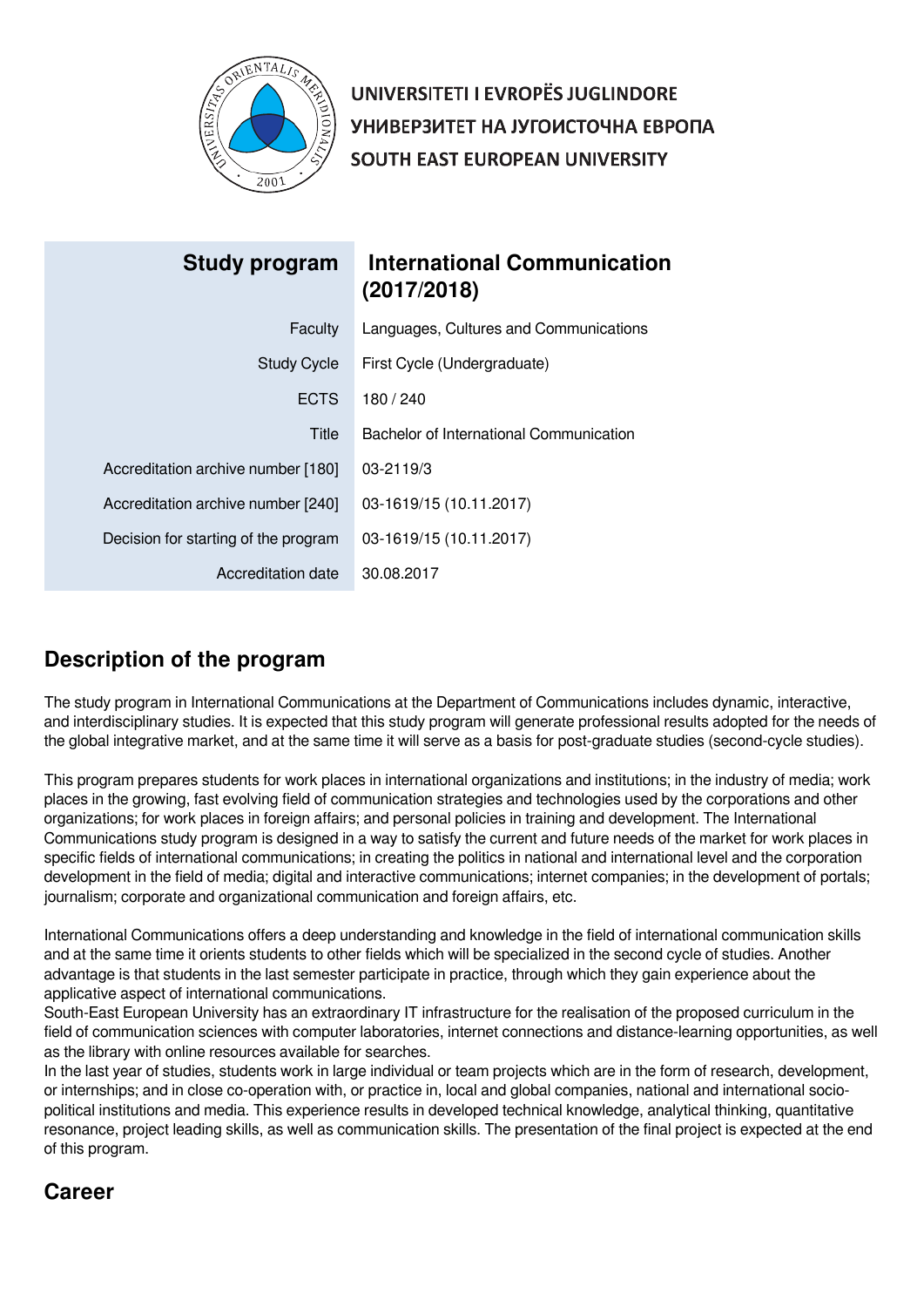The study program International Communication is especially appropriate for all those interested for an employment and professional career on:

• International organizations;

- Diplomacy;
- Multinational corporations;
- Media;
- Offices of Public Relations;
- International non-governmental organizations, etc.

# **Learning outcomes**

# **Knowledge and understanding**

- Getting a theoretical basis, knowing and understanding communication sciences in general, and having more knowledge about the main theories and approaches of international communications.

- Getting knowledge about the models and types of communication technologies, communication campaigns and strategies for foreign affairs, the basic characteristics of diplomacy and the way international organizations function.

- Developing critical thinking about international communications.

- Competent writing and speaking in the public and private spheres.

- Getting practical experience about international communications.

# **Applying knowledge and understanding**

- Do research and be analytical in the field of international communications.

- Ability to work with programs and duties in different international institutions and to have trainings and consultations for communication skills from the national and international aspect.

- Ability to manage conflicts, make decisions and build teams.

- Ability to maintain affairs with the public and developing affairs with the public; and marketing campaigns on the local, national and global level.

- Ability to analyze, on a local and international level, the public understanding of the relationship between society, media, messages, international institutions and the public.

# **Making judgement**

- Helps evaluating specific problems related to international communications, in regard to planning communications, management of processes, control and strategic management.

- Has the ability to analyze media competition in the market.

- Students will be able to participate in media debates and defend their attitudes, supported by facts about topics related to the objectivity of journalism, creating public opinion, media ethics, modern trends in contemporary marketing, and PR. - Will be able to assess which are the most suitable strategies and tactics which are supposed to be applied in a specific campaign for public affairs on a local and global level.

# **Communication skills**

- Presents new ideas, concepts and strategies in the field of international communications.

- Advanced knowledge of foreign languages for international communications at an academic level.

- To engage in an efficient and constructive way in the related professional fields of international communications.
- To deliver a clear and coherent presentation about a topic or task using referential examples and solutions.
- To use advanced sources for further perfection and implementation of the acquired knowledge.

- To express themselves in a clear, fluent, and moderate way, and to gain skills for public speaking.

- The students will participate in creating debate rules and characteristics, and to actively debate on topics related to international communications.

# **Learning skills**

- Is able to search and identify learning resources.

- Has the ability to make analyses from the field of international communications and to use scientific literature and reviews from other authors.

- Has the ability to learn individually and in teams.

- Further promotion of their knowledge through skills of interactive learning, learning through practical communication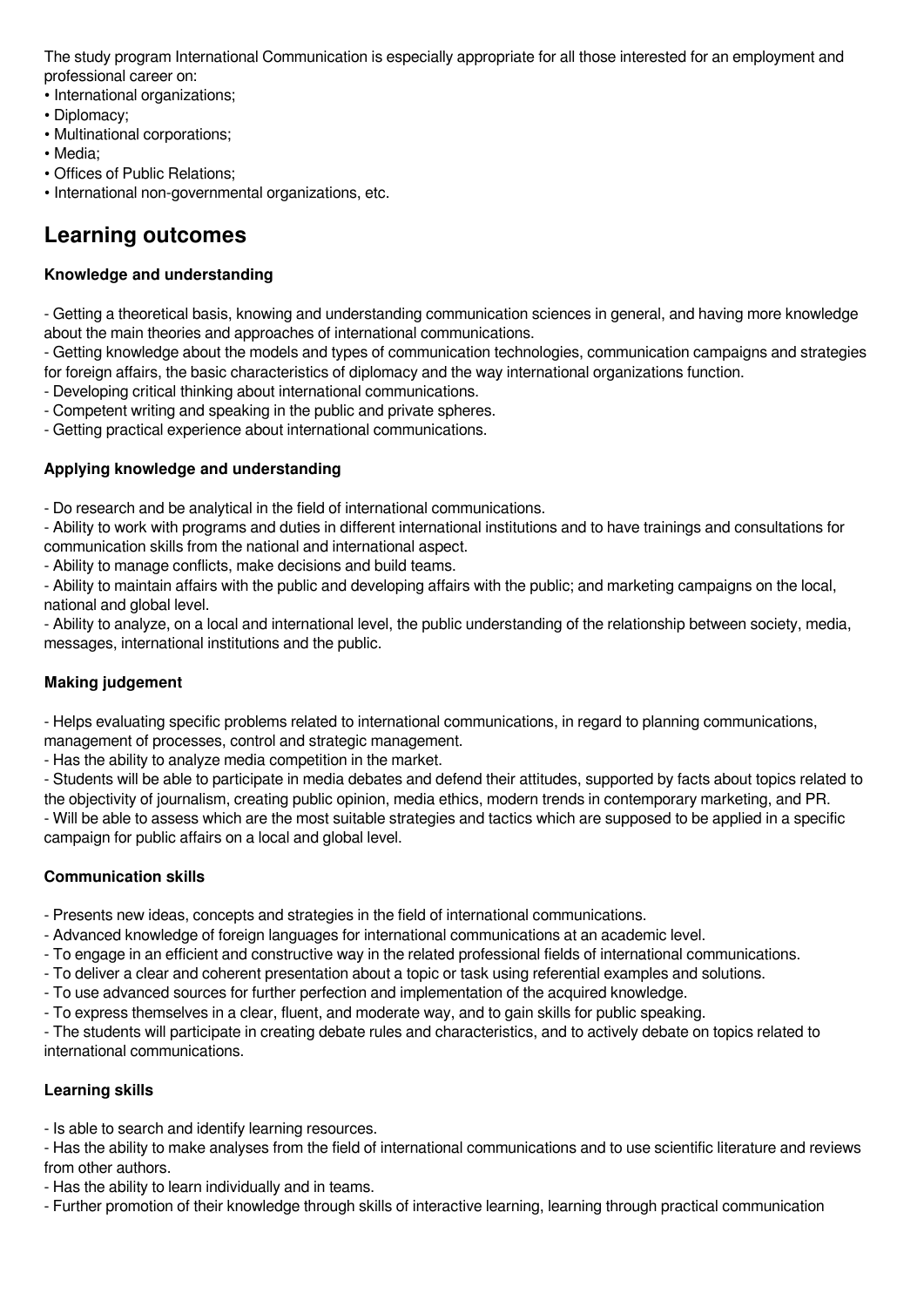projects, critical thinking and analysis of contents of the international media.

# **List of courses**

# **Semester 1**

- [CCM-102] [6.0 ECTS] **Introduction to International and Intercultural Communication**
- [CCM-101] [6.0 ECTS] **Introduction to Communication Sciences**
- [CCM-103] [6.0 ECTS] **Introduction to International Relations**
- [3.0 ECTS] **Elective course Albanian/Macedonian Language**
- [3.0 ECTS] **Elective course English Language**
- [6.0 ECTS] **Free elective course**

# **Semester 2**

- [CCM-201] [6.0 ECTS] **Media Studies**
- [CCM-202] [6.0 ECTS] **Theory of Communication**
- [CCM-203] [6.0 ECTS] **Introduction to Political Sciences**
- [6.0 ECTS] **Free elective course**
- [3.0 ECTS] **Elective course English Language**
- [3.0 ECTS] **Elective course Albanian/Macedonian Language**

# **Semester 3**

- [CCM-301] [6.0 ECTS] **Communication Research Methods**
- [CCM-302] [6.0 ECTS] **Diplomacy**
- [ECM-302] [6.0 ECTS] **International Communication and Cultural Identity**
- [6.0 ECTS] **Elective course English for specific purposes 1**
- [6.0 ECTS] **Free elective course**

# **Semester 4**

- [CCM-401] [6.0 ECTS] **International Communication Systems**
- [CCM-402] [6.0 ECTS] **Public Relations: Principles and Practices**
- [CCM-403] [6.0 ECTS] **International Organizations**
- [6.0 ECTS] **Elective course**
- [6.0 ECTS] **Elective course English for specific purposes 2**

# **Semester 5**

- [CCM-504] [6.0 ECTS] **Professional Practice**
- [CCM-501] [6.0 ECTS] **Media Writing and Reporting**
- [CCM-502] [6.0 ECTS] **Political Communication**
- [6.0 ECTS] **Elective course**
- [6.0 ECTS] **Elective course**

# **Semester 6**

- [CCM-602] [6.0 ECTS] **Negotiations**
- [CCM-603] [6.0 ECTS] **Communication and Leadership**
- [LCC-601] [6.0 ECTS] **Capstone Project**
- [6.0 ECTS] **Elective course**
- [6.0 ECTS] **Elective course**

# **Semester 7**

- [ECM-301] [6.0 ECTS] **International Media**
- [CCM-503] [6.0 ECTS] **Globalization**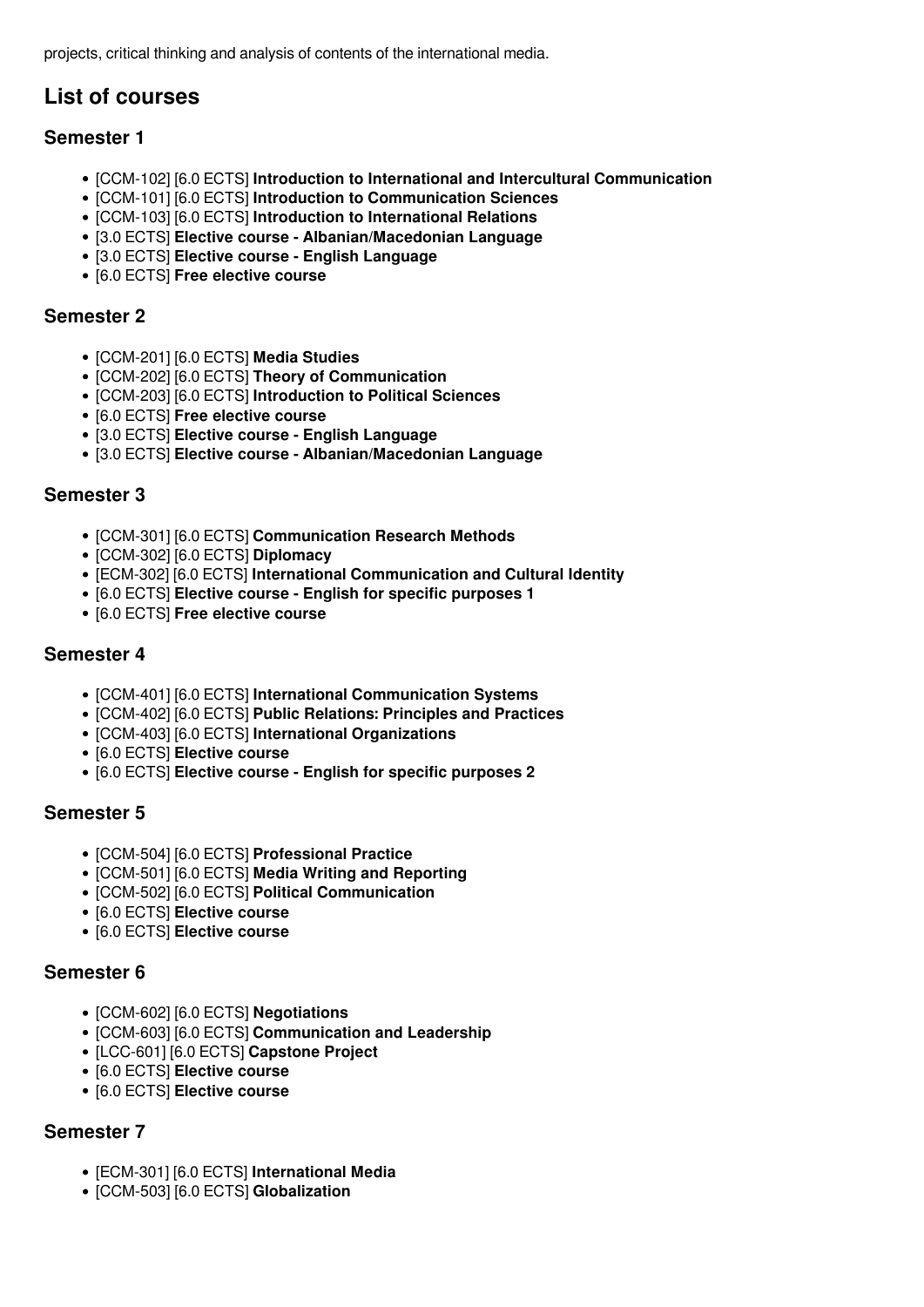- [CCM-701] [6.0 ECTS] **Diplomatic Correspondence**
- [6.0 ECTS] **Elective course**
- [6.0 ECTS] **Free elective course**

# **Semester 8**

- [ECM-603] [6.0 ECTS] **International Politics**
- [CCM-801] [6.0 ECTS] **Social Networks**
- [CCM-802] [6.0 ECTS] **International Communication ad Conflict Resolution**
- [LCC-802] [6.0 ECTS] **Project Case studies**
- [6.0 ECTS] **Elective course**

# **Description of courses**

# **Core courses**

**Introduction to International and Intercultural Communication**

After finishing with the course Introduction to Communication Sciences, the students are expected to be able to deal with simple conversations, and to be able to apply their knowledge about Shannon's and Weaver's schemes to master the basic linguistic models of communication. It is also expected that the students will independently use this knowledge later for their needs.

**Introduction to Communication Sciences**

The students will be able to define intercultural communication, to identify and explain intercultural politics, and to apply their knowledge and understanding in making multicultural strategies with the ability to assess identifiers, and to identify the different cultures which exist in the Republic of Macedonia and in the world.

# **Introduction to International Relations**

The students get introduced to the most significant notions, ideas and institutions in international affairs. The course presents a survey of the basic concepts of the discipline, with a tendency to introduce the students to the current scene of International Relations (IR) and to contemporary world problems, as well as to the future of IR discussing new agendas. After finishing with this course the students should be able to: - master understanding/knowledge for the concepts and themes of the IA discipline; - acquire leadership strength and occurrences, influences and ideas that built the evolution of IR; - articulate and analyze themes of IR from different perspectives.

# **Media Studies**

Aims (competencies) of the study program are: - to introduce students to the basic functions of the media and the tools for mass communication; - to introduce them to their impact and meaning in society; - to introduce them to the journalistic profession; - to present the functions and types of journalism and of journalistic activities.

# **Theory of Communication**

After finishing with the Theory of Communication course, the students are expected to reach suitable and advanced knowledge in the field of psychological models of communication. Besides this, the students are expected to become more autonomous in studying the same models and to be responsible for their own learning. After finishing with Communication theory, the students will be able to use and to interpret of examples of Freud's models, anxiety and behaviour theory, and they will be able to think critically on different topics and to come to conclusions by themselves based on the literature; they will, as well, gain the skills for advanced written and oral communication in the different psychological theories of communication.

# **Introduction to Political Sciences**

This course aims to introduce students to the basics of political sciences. The main political concepts, notions, ideas and institutions will be presented. The course is designed as an introduction to the nature and study of politics, including the investigation of the basic concepts of the discipline: government, authority, and legitimacy. Statehood, the nation, the state, and types of government, will all be considered. The main ideologies of the political theory will be particularly studied.

# **Communication Research Methods**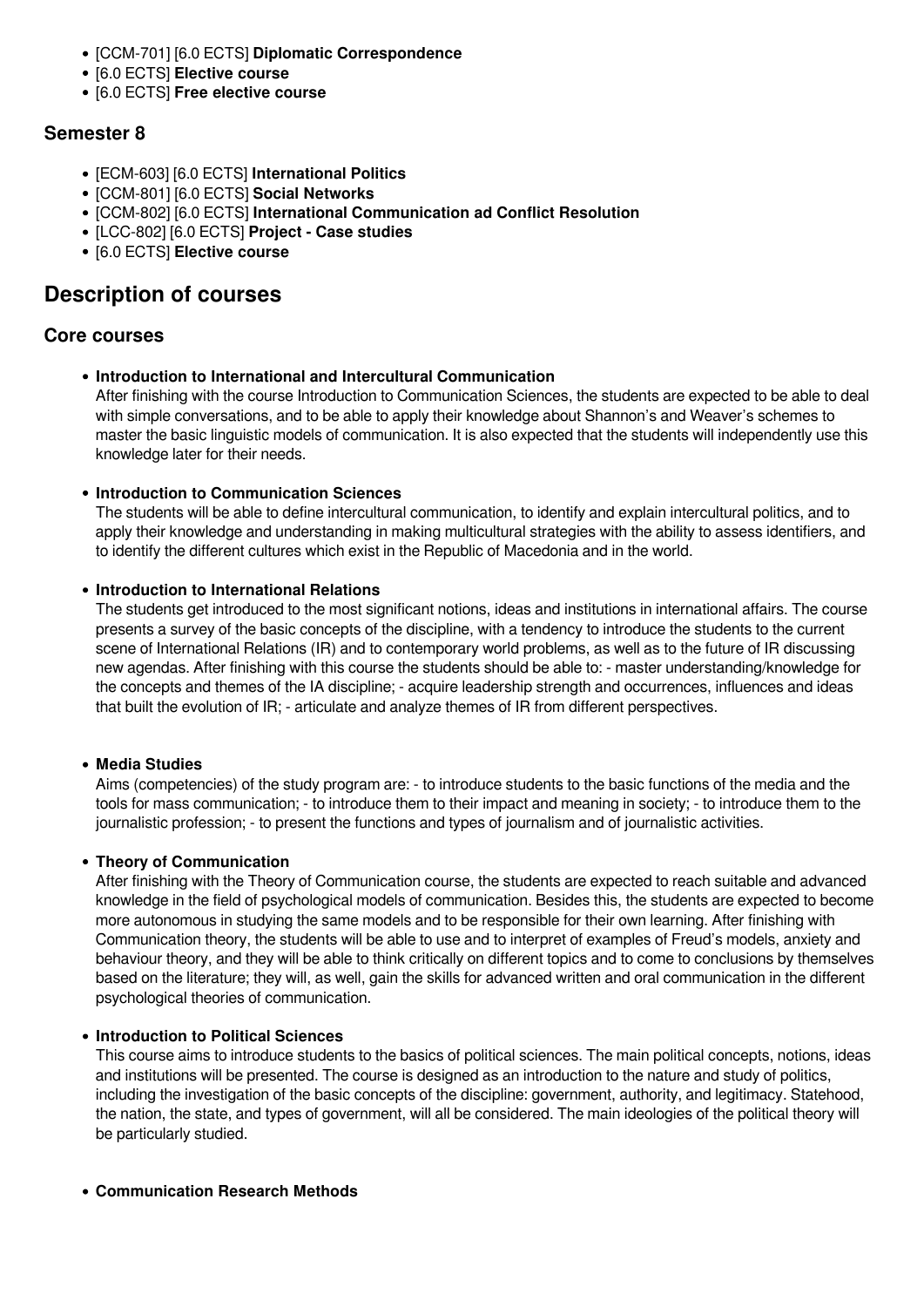As a scientific discipline of the communication sciences, the course Communication Methods of Research aims to analyze the most developed theoretical-methodological approaches in contemporary communication research, as well as to explain the empirical methods and techniques in investigating communicative situations. The aim is to enable the students to explain and to differentiate between the main qualitative and quantitative methods (ways) and the main techniques (tools) in communication research, to identify and apply the phases in the communication project, and to understand how to write a research report. The students will apply their knowledge and understanding in the preparation of a conceptual sketch for communication research with all its phases, which will be applied in projects in the important fields of the social-political, cultural, professional, and mass- and business- communication, especially in the organizations of the citizen sector.

## **Diplomacy**

The course introduces the students to the theoretical explanation of the basics of diplomatic affairs; gives a development review; assesses the role and importance of diplomacy in international communication; and provides a theoretical and practical application of significant diplomatic skills and techniques in external/outer presentations of the states of political, economical and cultural activities.

### **International Communication and Cultural Identity**

After finishing with the International Communications and Cultural Identity course the students will be able to identify and analyze basic concepts of their cultural identity, as well as be aware of the existence of other cultural identities besides their own. Besides this, the students will be able to apply suitable theories for analyzing different intercultural communications. After finishing with this subject the students will be able to communicate in different contexts with an increased awareness for the differences between people of different cultures.

## **International Communication Systems**

This is an introduction to traditional and contemporary international communication systems. It promotes acquiring knowledge about communication systems which have a significance for contemporary study of the communication processes in society, from traditional to contemporary media systems in different countries (especially in the European region). It is about the communication systems and models developed within the sociological, political, and psychological frameworks, as well as other theories and schools whose attention is directed to communication processes in the global society. The focus is on interdisciplinary access in researching complex communication processes and re-establishing integration in different scientific disciplines.

#### **Public Relations: Principles and Practices**

This is an introduction to the basic principles, legal aspects, and the development of foreign affairs. The subject matter in question treats: acquiring knowledge in the concept of public affairs; the definition and historical development of public relations; and the new role of public affairs, with particular regard to the processes of management and the new theories of public affairs.

#### **International Organizations**

This course focuses on studying the history, structure and function of international organizations, as well as how communications operate between international organizations, and with internal communication systems in the organizations. It further reviews the acts of foundation, the general principles of legal responsibilities, the functioning of international associations, and the member countries, of those organizations. We will study in particular the communication methods and systems of the United Nations, NATO, the EU, OSCE, European Council, etc.

#### **Professional Practice**

The aim of the course is for students to acquire skills in the field of practical work in order to increase their employment opportunities after graduation. Students will find it easier to identify opportunities for the development of their professional careers, as well as knowledge about strategies and techniques for research on the labour market in the region and beyond.

## **Media Writing and Reporting**

This course is aimed to develop the students' practical skills in journalistic writing and to provide information on the press and electronic media. This course will give the students practical guidelines for the basic techniques of media writing. Students will be capable of writing for newspapers, radios, and television. The students will also focus on how to gather, verify, organize and present the news in front of a broad audience.

# **Political Communication**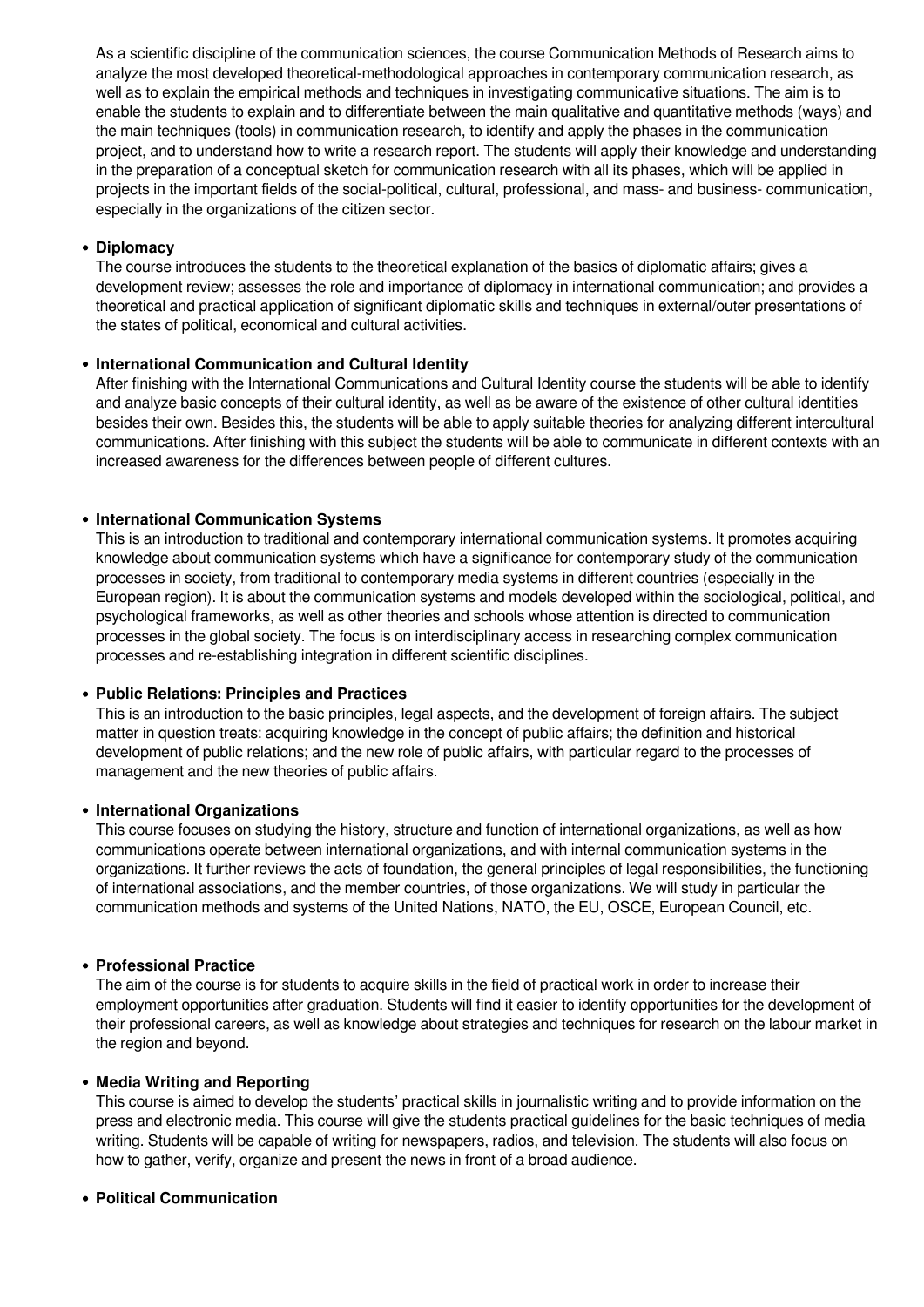In this course political communication is explained and analyzed; it has a history as long as the existence of political society. However, it doesn't deal with the history - it stays in the modern times and the political actuality. The course has something in common with public opinion, but mostly remains in the nature of the relationship between politicians and the media. After finishing with this course the student will be able to understand and formulate attitudes in relation to political formations, communication, and the adaptation of ideas and attitudes. They are supposed to understand the dangers of psychology on the mass and their origins, with the help of the examples of the recent and distant past.

# **Negotiations**

The subject offers the opportunity to learn techniques of negotiation, and recognition of unfair tactics, in order to create mutual beneficial situations. The course focuses on negotiation theory with its practical application. Emphasis is on body language, personality types, regional and international differences, and the hidden meaning of words.

# **Communication and Leadership**

This course explores the history of theories of leadership with primary attention on transformative leadership. It motivates participation in the pursuit of leadership with particular attention to opportunities to communicate transformative leadership.

# **Capstone Project**

This is an activity related to diploma work and professional project. Students are required to complete a project, usually related to their diploma work, to outline the structure of the project, to do research and write down the report.

# **International Media**

This is an introduction to the basic principles, the legal considerations, and the development of international media. Students acquire knowledge for the concepts and the power of the international media, for their social role and significance, for their tendencies and challenges in their development, as well as for media effects, media politics, and international standards.

# **Globalization**

The main aim of the Globalization and Cultural Identity course is to guide students to some of the key questions related to the complex problem of globalization and cultural identity. The students will be able to explain the economical, political and cultural aspects of globalization and its consequences for contemporary civilization, and they will be able to contribute critically in discussing open questions like contemporary resources-Europeanization, Americanization or cosmopolitanization of cultural values. The students will be able to write, create communication messages and debate on the phenomena of modern society and modern communication, and on the impact of standardization of European and world values, as well as in nourishing and developing their own cultural identities.

# **Diplomatic Correspondence**

The course aims to train students to understand international communication rules in the international community, especially in diplomacy. The focus will be on rules and modalities for the realization of international communication between political and diplomatic elites. Of particular importance are the communication styles within diplomatic missions (embassies and consulates).

# **International Politics**

The course investigates the contemporary political system, the methodology of research on political phenomena on an international level, typological and modern qualifications of international politics through scientific approaches to political analysis of the structure, and the organization and functioning of the international political system.

# **Social Networks**

The aim of the course is for students to gain professional knowledge about social networks on the internet, with the manner of their operation, use and abuse and protect against abuse. The subject highlights how social networks are used as tools for different other activities, how they are changing the way organizations communicate and interact with their audience, how social networks should coordinate with the business objectives and the whole communication strategy and how they should be incorporated into various organizational functions.

# **International Communication ad Conflict Resolution**

International communications and conflict resolution is an area of study that has a growing interest as a result of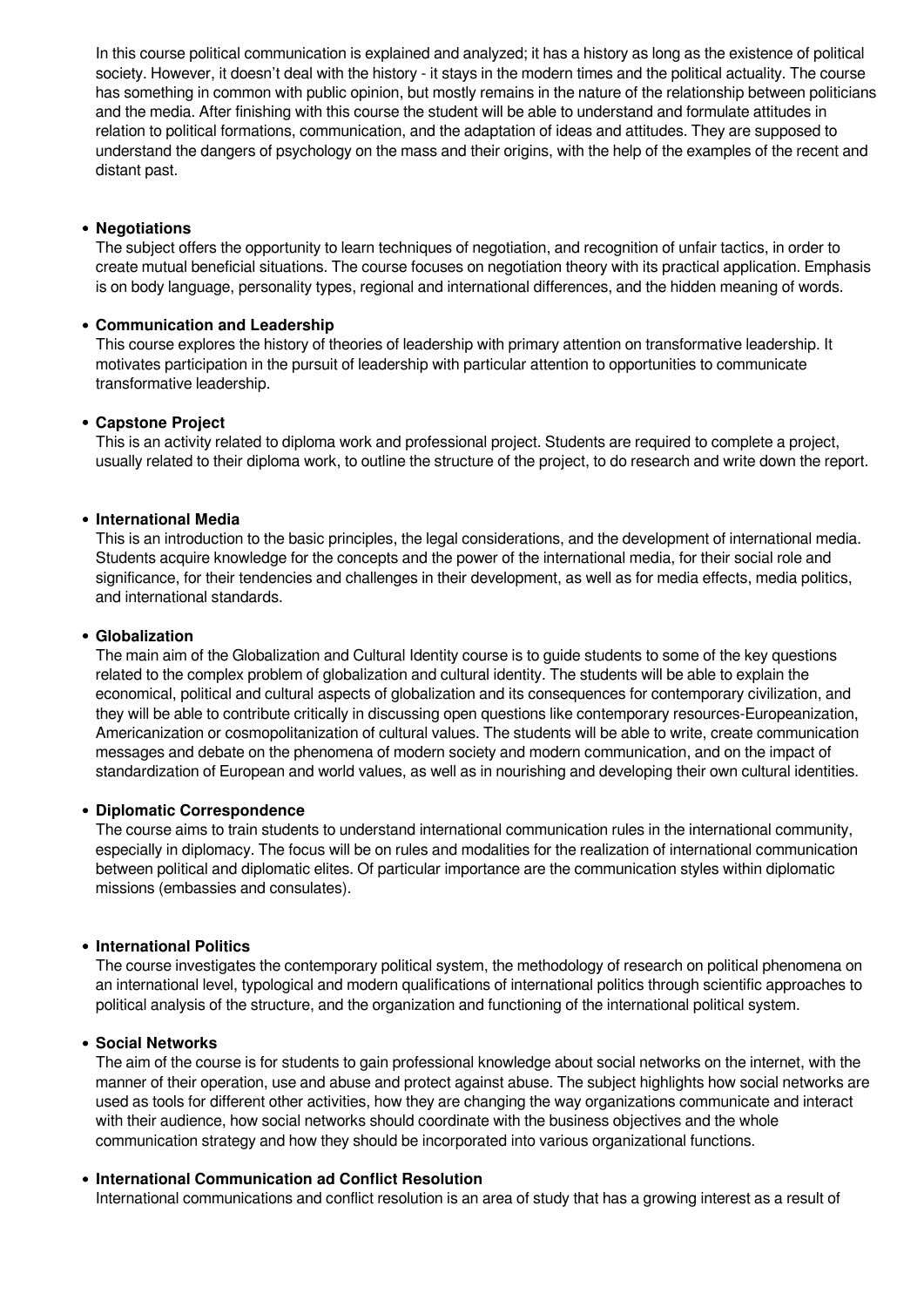contemporary processes of globalization. Global communication enabled with the help of modern technology creates a platform for a huge number of daily communications between different cultures. In this sense, this subject aims to let us know the problems that may hinder the process of communication between people from different cultures. Topics related to the issue of stereotypes, generalizations, communication skills, communication strategies and orientations are part of the key material to be dealt within this course Students are expected to acquire: - Abilities that explain various dimensions of intercultural communication that may cause a conflict situation. - Be able to critically analyze the dynamics of cross-cultural interaction; - Be ready for the development and planning strategy for intercultural interaction; - To prepare a case study of intercultural communication and conflict resolution.

# **Elective courses**

## **Macedonian Language for Professional Purposes 1**

Upon completion of the course Macedonian for Professional Purposes 1, students are expected to broaden and strengthen their abilities for more advanced written and oral expression in Macedonian in the context of the different professional settings. Students are expected to be able to read, write and comprehend various professional texts in Macedonian. They are also expected to acquire knowledge and skills about the general terminology from the field of law, business and economy, administration, computer sciences, language and communication and to be able to use that terminology in the framework of their future professions. Besides accomplishing these professional aims, students are expected to become more autonomous language learners and be able to think critically about different topics in a multilingual and multicultural environment.

# **Macedonian Language for Professional Purposes 2**

Upon completion of the course, Macedonian for professional purposes 2, students are expected to reconfirm and expand further their abilities for advanced written and oral expression in Macedonian, in the context of their future professions. They should be able to read, write and comprehend different kinds of professional texts in Macedonian, to analyse and discuss those texts, as well as to create their own documents, including professional biography in Macedonian (CV). They should also expand the knowledge of specific terminology from the field of law, business and economy, administration, computer sciences, language and communication and be able to use that terminology in simulation of authentic situations from the professional environment, in debates and exchange of opinion regarding different aspects of these professions.

#### **Macedonian Language for Beginners 1**

The programme Macedonian Language for beginners 1: reading, writing, listening and speaking. Through special exercises and lectures introduction to basic communication in Macedonian language is provided, i.e. introducing, greeting, presentation, enriching vocabulary and write and understand short texts. When we created this program we took into the consideration that students can apply the acquired knowledge further. The material is processed under the principle of combined lectures and exercises, and continuous tasks through which students are actively involved during class and participate with their questions and suggestions.

#### **Macedonian Language for Beginners 2**

The programme Macedonian Language for beginners 2 includes: reading, writing, listening and speaking activities. In this course the following issues are covered: daily routines, planning activities for the next period, description of persons, places and objects. When we created this program we took into the consideration that students can apply the acquired knowledge further.

#### **Albanian Language for Beginners 1**

Albanian Language course for beginners 1 is prepared with the purpose to enable the students, who do not have basic knowledge of the Albanian language, to get to know the characteristics of this language, to gain knowledge of the linguistic structure of the Albanian language, and to extend and apply their knowledge in everyday situations. Correspondingly, they will gain knowledge on the structure of the Albanian language, will overcome a modest set of various lexical and grammatical categories which will enable simple conversations. Even though, it is a second level course for beginners, the course is designed to be flexible and to adapt to the capabilities and interests of students.

#### **Albanian Language for Beginners 2**

Albanian Language course for beginners 2 is prepared with the purpose to enable the students, who do not have basic knowledge of the Albanian language, to get to know the characteristics of this language, to gain knowledge of the linguistic structure of the Albanian language, and to extend and apply their knowledge in everyday situations. Correspondingly, they will gain knowledge on the structure of the Albanian language, will overcome a modest set of various lexical and grammatical categories which will enable simple conversations. Even though, it is a second level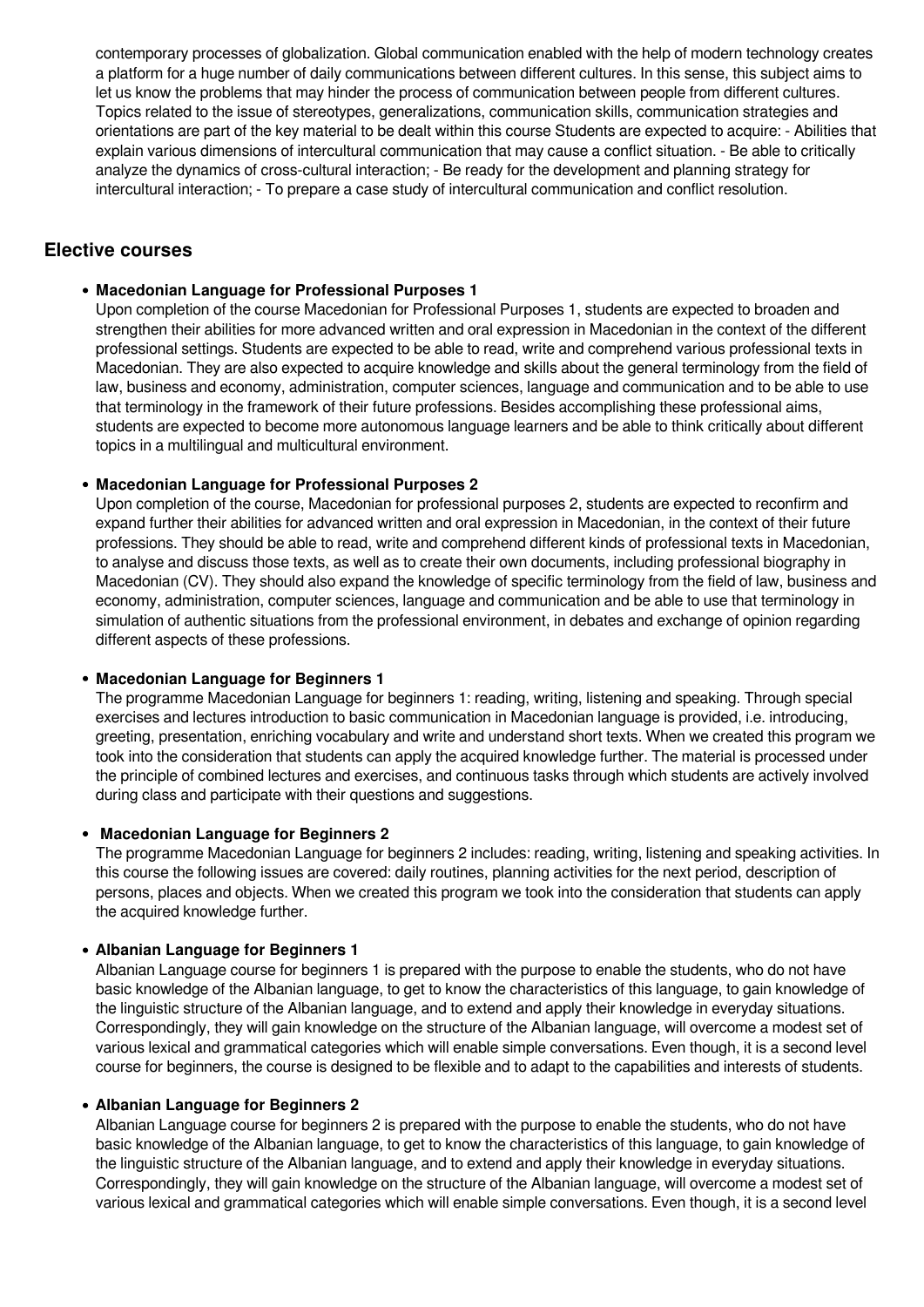course for beginners, the course is designed to be flexible and to adapt to the capabilities and interests of students.

#### **English Language for General and Professional Purposes 1**

By the end of each level of this course determined by the placement test taken at enrolment, students are expected to be at different levels as determined by the Common European Framework (CEF) and should be able to understand and use familiar expressions and phrases aimed at the satisfaction of needs of a concrete type; ask and answer questions about personal identification and personal relations; talk and write about their everyday lives, leisure, entertainment, finance, problems; ask and answer questions about university degrees, job skills and situations; invite and respond to invitations read and listen for gist, detail and comprehension; evaluate their own progress; participate in role plays and dialogues on familiar topics and produce a paragraph/ essay on topics related to the course material.

### **English Language for General and Professional Purposes 2**

By the end of each level of this course determined by the placement test taken at enrolment, students are expected to be at different levels as determined by the Common European Framework (CEF) and should be able to understand and use familiar expressions and phrases aimed at the satisfaction of needs of a concrete type; ask and answer questions about personal identification and personal relations; talk and write about their everyday lives, leisure, entertainment, finance, problems; ask and answer questions about university degrees, job skills and situations; invite and respond to invitations read and listen for gist, detail and comprehension; evaluate their own progress; participate in role plays and dialogues on familiar topics and produce a paragraph/ essay on topics related to the course material.

#### **English Language for General and Professional Purposes 3**

By the end of each level of this course determined by the placement test taken at enrolment, students are expected to be at different levels as determined by the Common European Framework (CEF) and should be able to understand and use familiar expressions and phrases aimed at the satisfaction of needs of a concrete type; ask and answer questions about personal identification and personal relations; talk and write about their everyday lives, leisure, entertainment, finance, problems; ask and answer questions about university degrees, job skills and situations; invite and respond to invitations read and listen for gist, detail and comprehension; evaluate their own progress; participate in role plays and dialogues on familiar topics and produce a paragraph/ essay on topics related to the course material.

#### **English Language for General and Professional Purposes 4**

By the end of each level of this course determined by the placement test taken at enrolment, students are expected to be at different levels as determined by the Common European Framework (CEF) and should be able to understand and use familiar expressions and phrases aimed at the satisfaction of needs of a concrete type; ask and answer questions about personal identification and personal relations; talk and write about their everyday lives, leisure, entertainment, finance, problems; ask and answer questions about university degrees, job skills and situations; invite and respond to invitations read and listen for gist, detail and comprehension; evaluate their own progress; participate in role plays and dialogues on familiar topics and produce a paragraph/ essay on topics related to the course material.

#### **English Language 5**

Academic English is a one semester course which aims to enable the students with skills which can facilitate their language learning and their study progress in an academic teaching and learning environment. The number of hours is 30 (100 minutes once per week). The course should enable students to use those skills in both foreign language (native language classroom) as well as content areas. The course incorporates language skills, study skills and generally applicable skills (listening, delivering oral presentations, constructing arguments) in specific assignments. Therefore, upon completion of the course, the students should be able to deliver successfully oral presentation, participate in an online debate/ discussion forum stating their opinion and arguments and give feedback to others in a constructive manner. In addition, the students should be able to listen and read for gist and detail and write an argumentative paragraph and essay stating their opinion. They should write a problem solution paragraph and essay. They should recognize the abbreviations and symbols in a dictionary as well as practice using monolingual dictionary.They should be able to present visual information in a form of poster presentations. The students should be able to identify main ideas and supporting evidence in a text and to analyse and identify topic sentences in a paragraph. They should be able to identify a purpose of a text, patterns of organization in a text and apply them in their own writing.

#### **English Language 6**

Academic English is a one semester course which aims to enable the students with skills which can facilitate their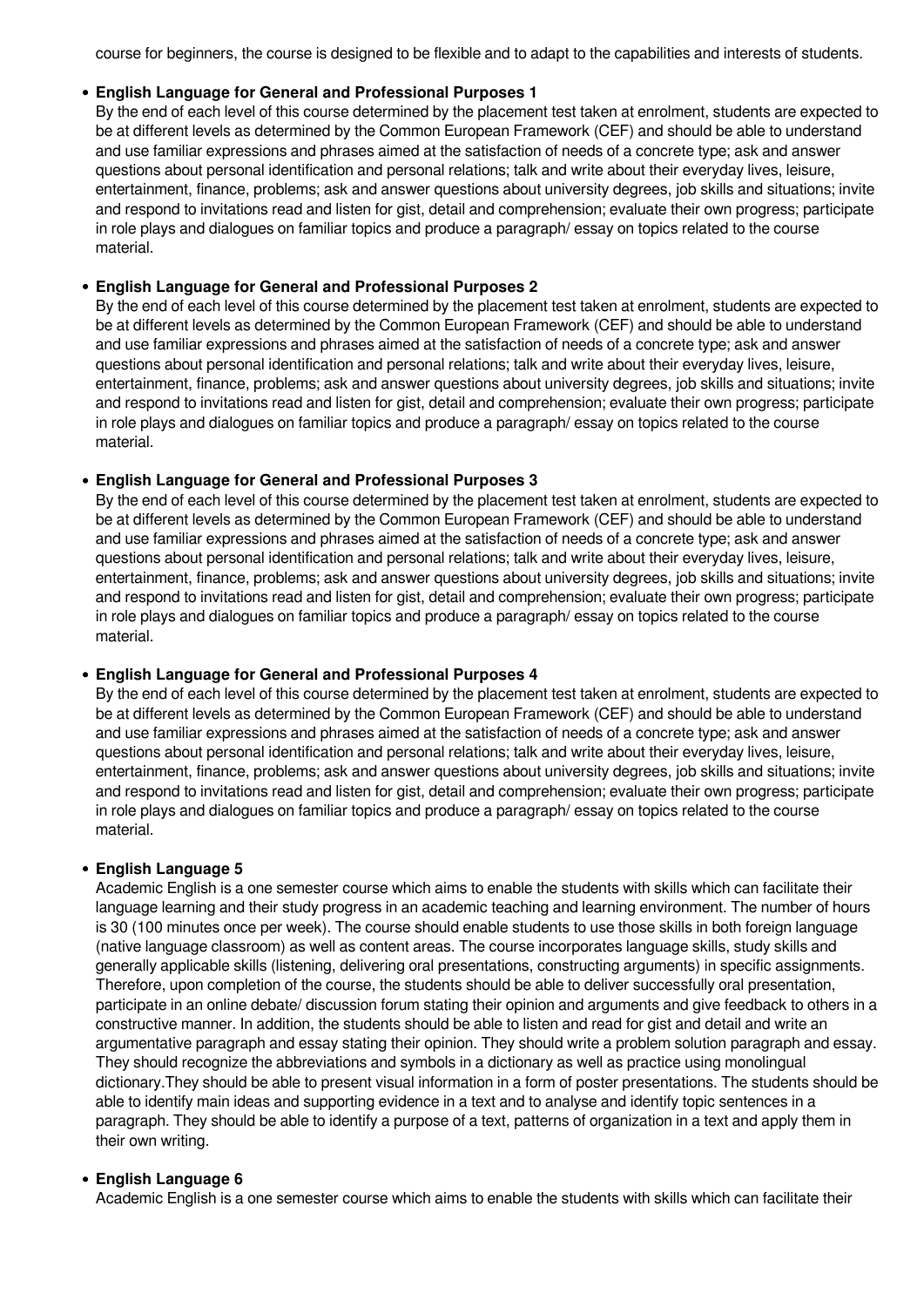language learning and their study progress in an academic teaching and learning environment. The number of hours is 30 (100 minutes once per week). The course should enable students to use those skills in both foreign language (native language classroom) as well as content areas. The course incorporates language skills, study skills and generally applicable skills (listening, delivering oral presentations, constructing arguments) in specific assignments. Therefore, upon completion of the course, the students should be able to deliver successfully oral presentation, participate in an online debate/ discussion forum stating their opinion and arguments and give feedback to others in a constructive manner. In addition, the students should be able to listen and read for gist and detail and write an argumentative paragraph and essay stating their opinion. They should write a problem solution paragraph and essay. They should recognize the abbreviations and symbols in a dictionary as well as practice using monolingual dictionary.They should be able to present visual information in a form of poster presentations. The students should be able to identify main ideas and supporting evidence in a text and to analyse and identify topic sentences in a paragraph. They should be able to identify a purpose of a text, patterns of organization in a text and apply them in their own writing.

## **Public Speaking**

Upon completion of this course, the students will gain knowledge about the communication process, the ethical responsibilities of public speaking and the different types of informative and persuasive speeches. In addition, the students will acquire skills necessary for preparing and delivering different types of speeches, audience analysis, researching speech topics, preparing speeches etc. After completing the Public Speaking course, the students will be able to think critically through constructive self-criticism and criticism towards the speeches of the others.

### **Debate and Presentation Skills**

Through this course students will; gain tools for arguing effectively and developing their confidence in front of an audience; construct, develop, and practice presenting arguments in a variety of ways including - individual, pair and group presentation; learn to use persuasive rhetoric to put forward logical arguments in support of a position on a current issue; become familiar with the stages of formal debate, specifically the British Parliamentary style;

#### **Intercultural Studies**

Having completed this course the students will able to identify global questions and problems from the perspectives of different cultures, the communication dynamics in the other cultures, the similarities and the differences between their values and those of other cultures, as well as the similarities and differences between their communication practices and those from other cultures. In addition, students are expected to become more aware of the stereotypes that society has for different cultures and as a result will better understand their place in the global community. The students will start thinking critically about topics related to their ethnicity, gender identity, class, religion, national origin, age and other demographic characteristics and their impact on the communication process. After finishing Intercultural Studies, the students will also gain communication skills for working in groups through participation in research projects and will acquire the necessary skills to present their research projects.

#### **Communication Skills**

The course Communication Skills is designed to enable students to practically apply interpersonal communication. Students will have the opportunity to learn interpersonal skills (such as perception, listening, verbal and non-verbal communication); public speaking (such as organization, delivery and the basics of writing public speeches) and small group communication (such as leadership, self-confidence and listening). The course will also focus on providing basic knowledge and understanding of the job hunting process through written and oral communication by doing tasks such as writing a resume and a cover letter, conducting interview simulations etc.

#### **Advanced Excel**

The purpose of this course is to provide the students with advanced knowledge of this application and of the opportunities offered by the Microsoft Excel application, as well as to enable them to carry out advanced tasks, which are associated with their faculty's program.

## **Advanced IT skills**

The aims of this course are: To enable students to acquire basic knowledge and skills in the field of information sciences; To enable the students to acquire theoretical and practical knowledge in Microsoft Office applications (Windows, Word, PowerPoint, Excel, Access) and to apply them in real life situations; To enable the students to work individually or in groups on practical projects.

#### **Advanced Word**

The aim of this course is to enable the students to acquire advanced knowledge of Microsoft Word and PowerPoint and to familiarize them with the opportunities, which are offered by them. Moreover, it will enable the students to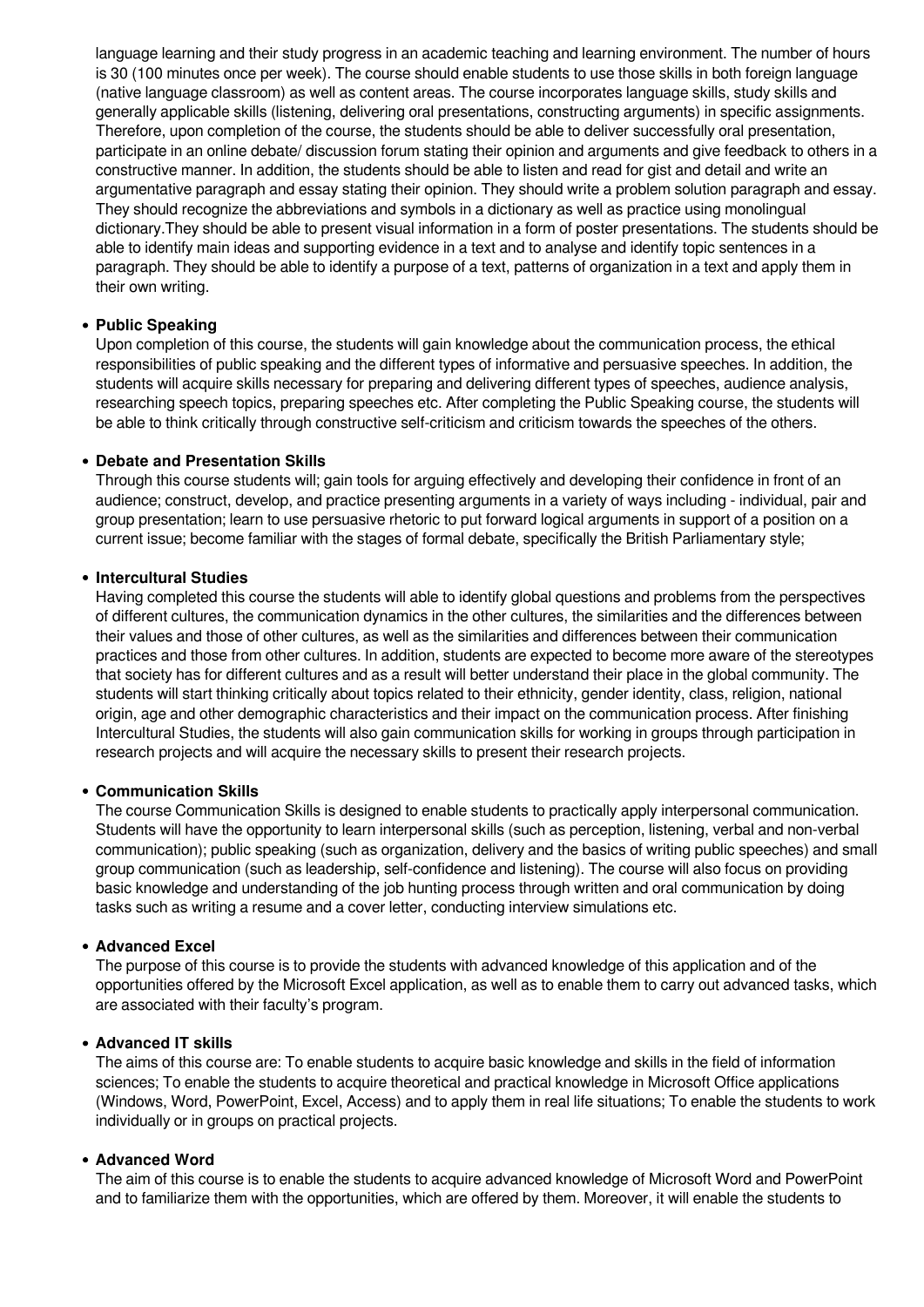independently implement various projects and specific complex tasks, which are associated with the program in which they study.

## **Google Apps**

The aims of this course are: To enable the students to acquire advanced knowledge and skills in the field of electronic services (cloud applications); To enable the students to acquire theoretical and practical knowledge in Google Docs (G-mail, Documents, Spreadsheets, Presentations, Drawings and Forms) and to apply them in real life; To enable the students to work individually or in groups on various online projects, directly through the web browser.

## **Advanced Access**

Databases are ideal tools for tracking large volumes of Data and Microsoft Access is a quite popular and powerful tool, which is used for designing and developing Windows-based databases. This course is intended for new users of Access where the most important functions needed for working with databases are processed.

### **Desktop Publications**

The aim of this course is designing and processing raster and vector graphics through the leading programs Adobe Photoshop and Illustrator, as well as designing and publishing commercial materials for print using Adobe InDesign.

### **Web Publications**

Developing even a simple web page according to current standards requires knowledge of Hypertext Markup Language (XHTML) and Cascading Style Sheets (CSS). Most of the websites also use images, whether in the form of banners, buttons, logos, photos or scans. Adobe Fireworks is built as a tool to create and manipulate images from the web and to allow the makers to optimize these images in order to reduce the file size. Firework also provides an excellent integration with Dreamweaver. This series provides a comprehensive introduction to XHTML, CSS and creating web graphics.

# **Albanian Language and Writing Culture**

The course, Albanian language and writing culture, is a synthesis of rules and guidelines for improvement of the skills for written and oral expression in Albanian. Students are expected to improve these skills by becoming familiar with the spelling and punctuation rules, some morphological norms, as well as the Albanian syntax, all in order to achieve proper use of the language. An accent will be put on motivating them for fluent speaking and raising their awareness for use of the Albanian pure standard language. A special attention will also be paid to encouraging students to advance the process of writing and increasing their understanding about the differences between specific genres. The issue of academic integrity (plagiarism) will also be tackled, as well as the specific terminology of the different areas of specialization. All these topics will be offered as separate lessons, that is, as rules, guidelines and exercises, which complement each other.

# **Albanian Language for Specific**

The subject aims at improving and perfecting the expression of Albanian language (speaking and writing). Specifically, the course aims to introduce students to specific terms, the possibilities of its use, with the most common errors in daily speech, but also for communication in specific circumstances. The students will learn about the conditions in which the rules work, so they can use them not only for tasks related to the subject but also in their future profession.

### **Academic Writing in English**

In this course, students' academic writing skills will be enhanced in a variety of ways. Students will be enabled to communicate their ideas in a clear, fluent and effective way in order to produce a piece of writing. Students' academic writing skills will be developed through activities that promote writing like: writing different types of paragraphs and essays. In addition, students will be introduced to paraphrasing and citing rules as well as will be made aware of what plagiarism is. Giving feedback on students' pieces of writing will involve self-correction, peercorrection and teacher-correction of content, organization and language errors.

#### **Academic Writing in Macedonian**

After finishing the Academic Writing in the Macedonian course, the students are expected to gain appropriate knowledge and advanced communication in Macedonian language with particular emphasis on writing skills. In addition, it is expected that students will become more autonomous and responsible learners. Moreover, students will be able to improve their writing skills in more levels and thereby they will become more confident and more competent when writing in Macedonian. They will be able to reflect critically on different topics, to make conclusions and they will develop skills for excellent written and oral communication in Macedonian.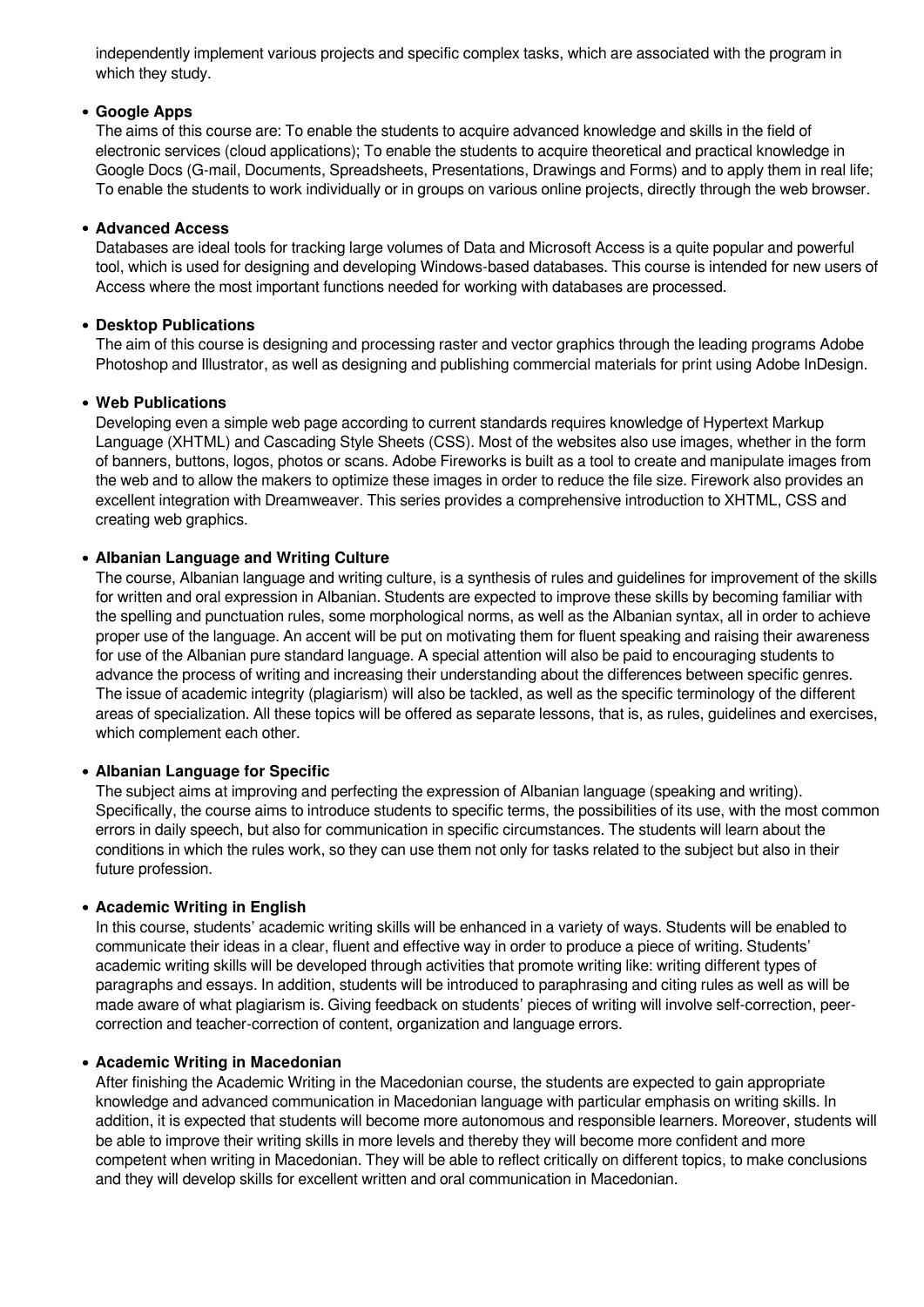# **Academic Writing in Albanian**

By the end of each level, the students are expected to write an essay and a research paper based on the rules learned during the semester. Specifically, from them it is expected to know the function, the structure and the different types of paragraphs, ways of choosing research topics, collecting the material, the rules for source documentation and the final model.

# **German Language (level 1 to 4)**

After completing each level, students will be able to gain appropriate knowledge according to the European Language Framework (specifically and concretely determined by level). In addition, students are expected to become more autonomous and more responsible language learners. By the end of the course, students will be able to think critically and make conclusions about different topics based on the texts that they have read, as well as to express their thoughts and opinions in written and spoken German.

# **Environmental Protection**

The aims of this course are: To familiarize the students with the basic environmental problems; To familiarize the students with the role of humans as the key factor in the process of pollution and environmental protection; To familiarize the students with the influence of various environmental pollutants on health, the professional activity and the organizational ability of the human factor; Creating positive habits for the environment and raising the awareness for a healthier and cleaner environment; International and national legislation and international conventions on the environment; Introduction to international and national global policies in the field of environment; The environment as a condition for sustainable economic development; The role of the society in the protection of the environment; Introducing the major risks to a healthy environment; Introducing the National Environmental Strategy of the Republic of Macedonia.

# **Professional Careеr Development**

This course offers practical, results-oriented instruction for seeking, obtaining and keeping employment. It is intended to provide students with the appropriate job skills needed in the modern workplace. Specific tasks that will be covered will be composing an effective c.v., writing a letter of inquiry/interest, interviewing skills, and formal communication within the office (memos, formal emails to superiors or customers, reports, etc.). Additional elements that will be covered will be how to conduct a self-evaluation, how to manage inter-office conflict, and how to seek promotions actively. Although the primary focus of this course will be on white-collar employment, the skills obtained through the instruction are applicable to the job search process generally.

# **Human Rights and Freedoms**

The struggle for human rights begins with the historic efforts to identify them. Over the time, the corpus of rights and freedoms that are incriminated by laws or international treaties is expanding but it certainly does not prove that the same are respected in practice. Human rights at the first were considered as internal matters of states (under the principle of absolute sovereignty of states) and only in more recent times have gained the title of jus cogens norms. This course will study how to develop doctrine on human rights, types and categories of human rights and will be studied the relevant documents that regulate certain rights. The purpose of this course is: to introduce students to the concept of international law on human rights, implementation of the same, influence in the formulation of national policies; This will encourage students to critically reflect on the relationship between international law and national law; make them aware of current international events, how they affect the daily lives of people in the world; encourage students to contribute in matters of drafting laws for the protection of human rights.

# **English Language for Public Administration, Political Sciences and Communication 1**

English for Public Administration, Political Sciences and Communication 1 and 2 are one semester courses each, for students studying Public Administration, Political Sciences and Communication. Students from International Communication can follow them, as well. The courses focus on development of language proficiency in general and subject-related vocabulary, development of academic writing and reading skills and discussion of articles from the fields of Public Administration and Political Sciences and International Communication as part of their speaking skills. Materials to be used are from different sources, including textbooks from the aforementioned fields, as well as authentic documents and texts. The main focus is on using the professionally related vocabulary for communication and development of students' future careers.

# **International Communication in Europe**

The students will be able to define International Communications in Europe; to identify and explain the European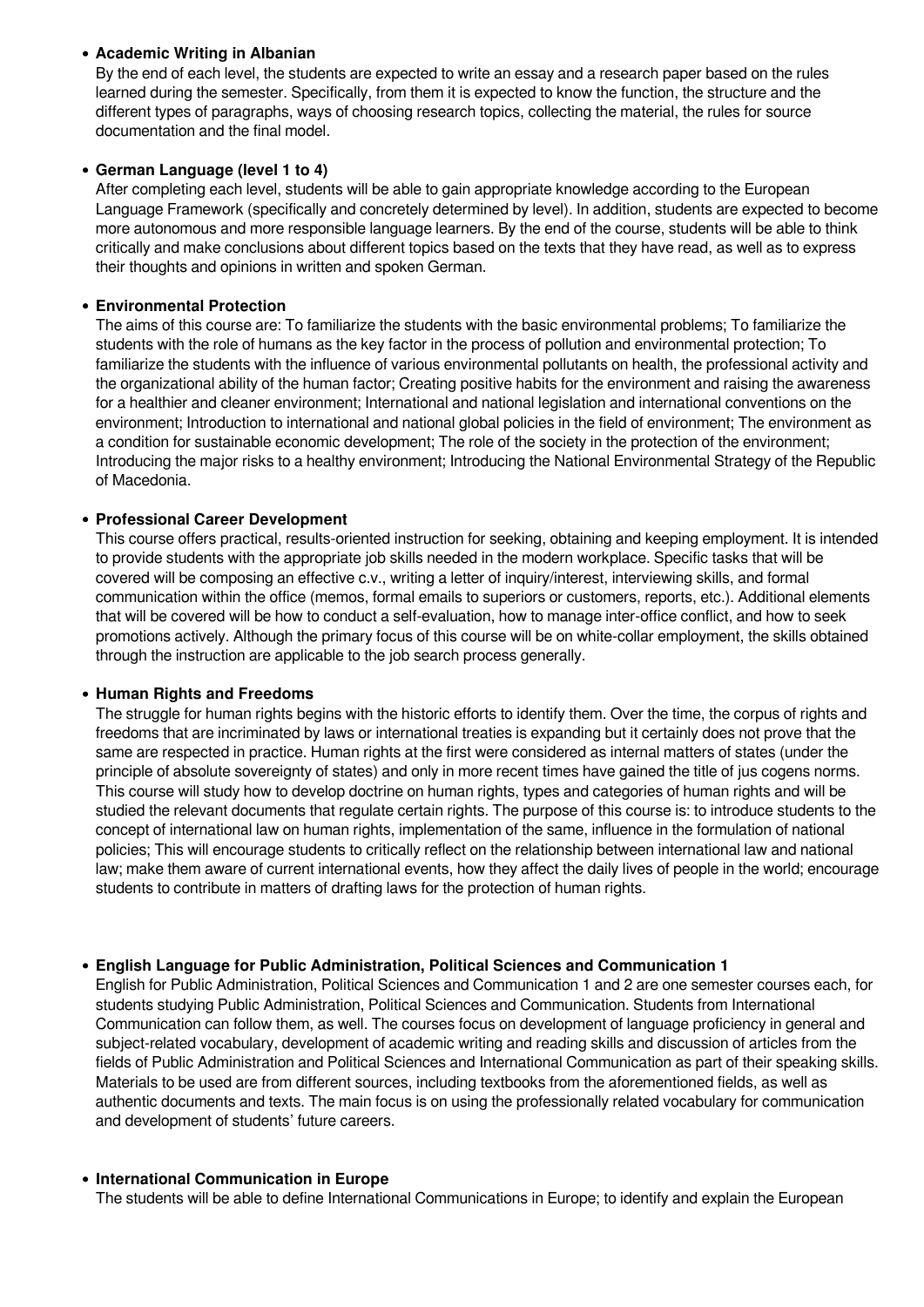media space and the European media culture; and they will apply their knowledge and understanding in making national and European audiovisual politics and regulations. They will be offered the ability to evaluate specific communication situations based upon applied European standards and criteria in communication contents, as well as critical thinking on the structure of the European communication systems, as tools to express themselves.

# **Interpersonal Communication**

The aim of this course is to make students gain knowledge of the theory and practice of interpersonal communications. The students will investigate the communication process; will evaluate their understanding of interpersonal communications and relations; will evaluate the role of communication in creating and developing effective interpersonal relations; and they will evaluate the role of communication as citizens of a society.

## **Cultural Studies**

The students are expected to achieve theoretical knowledge about cultural phenomena and concepts. They will be able to comprehend, and define, changes of culture in society. After finishing with this course they will be able to think critically about socialization and culture by resolving cultural differences, and by debating changes in culture like acculturation, subculture, and counter-culture, as well as such challenging topics as ethnocentrism, national cultures and cosmopolitism.

### **Persuasion**

Course objectives: - Students become familiar with the subject of persuasion; - Students will learn methods and techniques of persuasion; - Students can use the methods and techniques for testing theories, principles and strategies of social influence in different communication contexts; - Students can use the methods and techniques of communication primarily for obtaining consent, the methods of persuasion and ethics of social influence in interpersonal and professional contexts; - Students apply persuasion within different contexts, including relations, organizations, legal campaigns and mass culture;

# **English Language for Public Administration, Political Sciences and Communication 2**

English for Public Administration, Political Sciences and Communication 1 and 2 are one semester courses each, for students studying Public Administration, Political Sciences and Communication. Students from International Communication can follow them, as well. The courses focus on development of language proficiency in general and subject-related vocabulary, development of academic writing and reading skills and discussion of articles from the fields of Public Administration and Political Sciences and International Communication as part of their speaking skills. Materials to be used are from different sources, including textbooks from the aforementioned fields, as well as authentic documents and texts. The main focus is on using the professionally related vocabulary for communication and development of students' future careers.

# **International Management**

This course will investigate the intercultural and international issues of governing, and it will analyze the problems of governing in the international market. The course will focus on cultural and regional diversity, political and economical effects, the global market, as well as on other responsibilities which the managers of multinational enterprises usually face. The course comprises a series of governing practices –from human resources, to motivating the multicultural work force, for big and small international companies. Classroom activities, exercises for self-evaluation, and analysis of single cases will be used in researching international dimensions of organizational behaviour, as for instance, leadership, making decisions, resolving problems and conflicts.

# **Intercultural Communication: Cultural Contents and Strategies**

After finishing the course Intercultural Communication: Cultural Contents and Strategies, students will understand the way by which communication processes are differentiated among cultures. They will also be able to identify the challenges which come of these differences in intercultural interactions, and they will be aware of the ways in which they can address these differences creatively. After finishing this course students will gain knowledge, skills and attitudes which will increase their intercultural competency.

#### **Ethics of Communication**

The course is designed in a way that provides the students with the fundamental knowledge and skills for the contemporary ethics of communication. Contemporary morals are in crisis. That is what Zigmunt Bauman says in his book Postmodern Ethics. The contemporary ethics of communication, in the time of the internet (when it is open even for Al Qaeda) represent a big challenge to the moral limits of modern society. The issues of the morals, artistry, plagiarism, and people's privacy, are all questions for the students, and they will gain insight on these themes through the work of Kant, Noam Chomsky, Manuel Castelles, and others. They will gain knowledge and skills that modern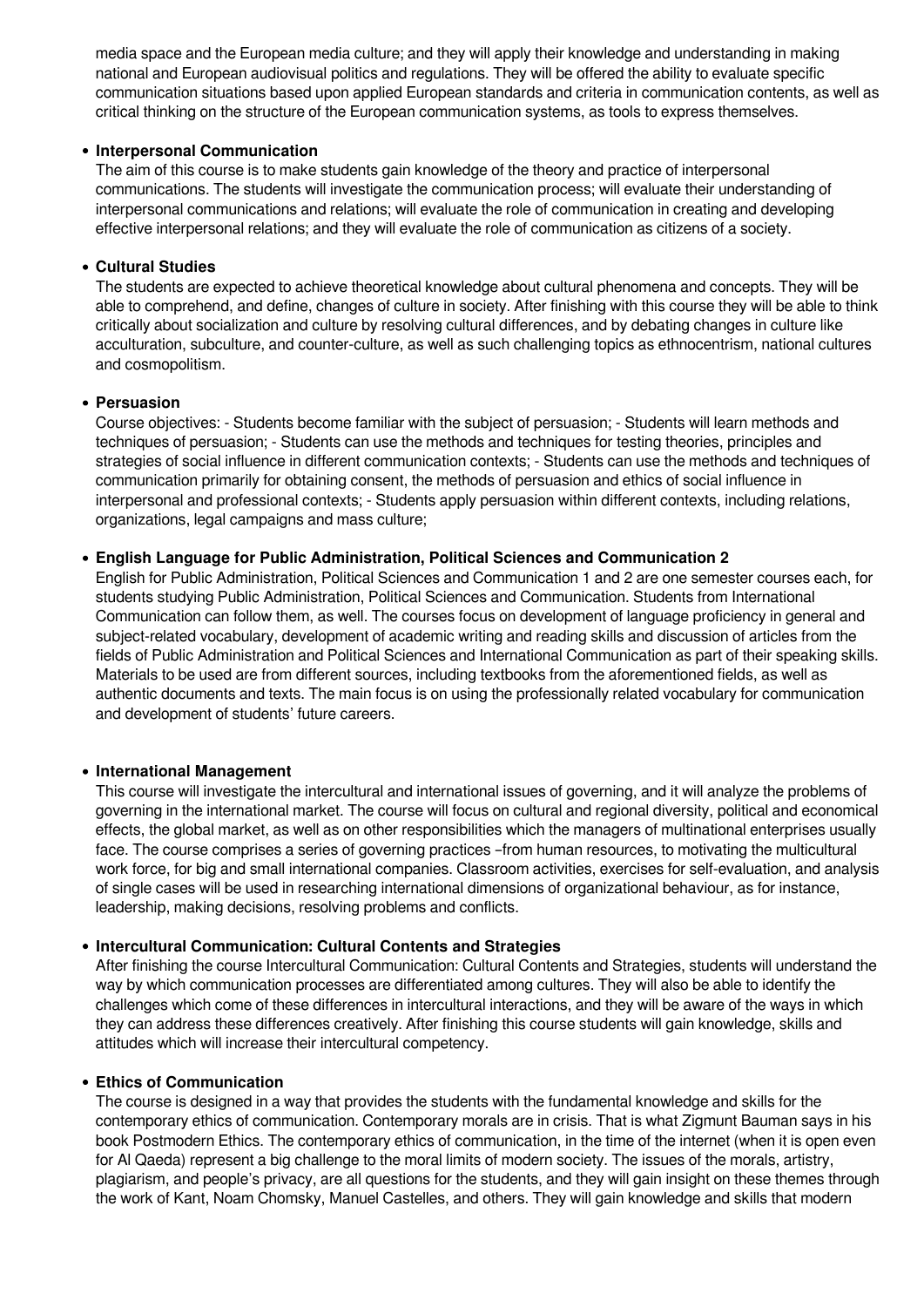individuals, especially journalists, recognize as the good and bad sides of the journalistic profession and craft.

# **Principles and Practices of Interviewing**

This course introduces the students to the basics of the principles and practices of interviewing as a special and significant genre of journalism. The students will be introduced to the basic principles of doing an interview in the written and electronic media, and they will compare the advantages of interviews in different media. This course aims to introduce the students to interviewing as a practice and as a specific activity in journalism which is especially known and applied in the sphere of politics and diplomacy. The informative and analytical interview, as well as the combined interview (portrait interview and the newspaper report interview), will be analysed and realized in practice.

## **Computer Applications In Communication**

The course is an introduction to the concepts and principles of computer applications which help communication. Different themes from the field of computer applications in communication are considered. The aim of this course is to make students gain an understanding of the tools and methodologies in resolving problems related to creating an effective World Wide Web site. Although specific tools will be considered, like HTML, our primary focus is on resolving problems, and on the techniques of gathering information, which outlive each special language. In the lectures general concepts and syntax will be considered, while the laboratory exercises will focus on implementation and practice.

### **American Studies**

After finishing with the course American Studies students will be familiar with the history of the American people, their culture and their way of living. Students will also acquire oral and written communication skills, and skills for critical thinking and analysis.

# **Business and Professional Communication**

Students will acquire basic skills for business and professional communication. Students will prepare and present informative business presentations. Students will prepare and present presentations for sales and marketing. Students will know how to use basic forms of business correspondence. Students will be prepared to participate in decision-making processes in different communication situations and in different professional and business environments.

#### **Media and Society**

Media and Society introduces students to the discipline which studies the complex relationship between media and society, as well as the role of mass media as mediating technologies for mass and global communication. The main aims of this course are the political, economical, social and cultural implications of media on society.

# **Argumentation and Debate**

The aim of the course is for students to gain knowledge of the theory and practice of argumentation and debate. Students will learn how to observe arguments, how to detect the same in conversations and in the daily press, and at the same time to locate the contrary versions. Students will learn how to evaluate different types of arguments, and they will also learn the standards that are included in the conversation.

#### **Communication Planning**

This is an introduction to communication tactics, techniques and skills in regard to the public and other fields. Acquiring knowledge to develop the strategy of communication by preparing a communication plan, this approach can be applied in communication tactics and techniques in business and mass communication. The emphasis is on the process of planning which comprises vision and strategy, the plan, and the calculation and realization of the plan as well as the instruments of communication.

# **European Studies**

The course aims to introduce the students to European institutions, politics and regulations, conditions, processes and perspectives of the Euro-integrative processes. The students will gain knowledge and skills about Eurointegrations from the aspect of international communications, and will apply it while preparing European projects from the aspect of communications.

#### **News Writing**

The aim of this course is to develop students' skills in writing a basic journalist paper-news. Through this course the students will have the opportunity to apply their theoretical knowledge of media writing, like how to structure the